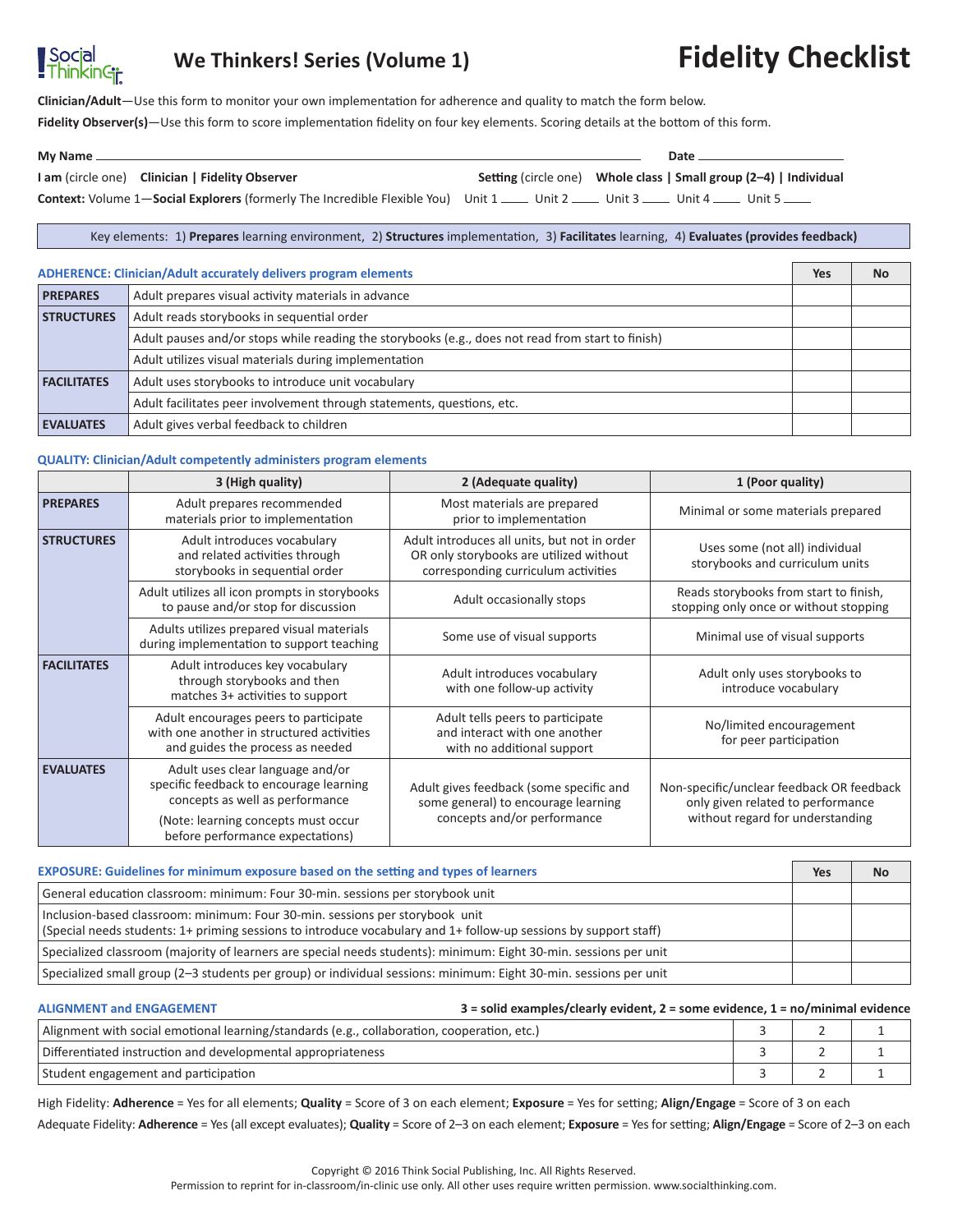## **We Thinkers! Series (Volume 2)**

*\*Also includes the GPS Fidelity Checklist--see 2nd page of this document*

**Clinician/Adult**—Use this form to monitor your own implementation for adherence and quality to match the form below.

**Fidelity Observer(s)**—Use this form to score implementation fidelity on four key elements. Scoring details at the bottom of this form.

| My Name $\equiv$                                                             | Date |                                                                          |  |  |
|------------------------------------------------------------------------------|------|--------------------------------------------------------------------------|--|--|
| I am (circle one) Clinician   Fidelity Observer                              |      | <b>Setting (circle one)</b> Whole class   Small group (2-4)   Individual |  |  |
| <b>Context:</b> Volume 2-Social Problem Solvers (Vol. 1 must precede Vol. 2) |      | Unit 6 _____ Unit 7 _____ Unit 8 _____ Unit 9 _____ Unit 10 _____        |  |  |

Key elements: 1) **Prepares** learning environment, 2) **Structures** implementation, 3) **Facilitates** learning, 4) **Evaluates (provides feedback)**

### **ADHERENCE: Clinician/Adult accurately delivers program elements Yes No**

**Social**<br>ThinkinGj<del>,</del>

| <b>PREPARES</b>    | Adult prepares visual activity materials in advance                                               |  |
|--------------------|---------------------------------------------------------------------------------------------------|--|
| <b>STRUCTURES</b>  | Adult reads storybooks in sequential order                                                        |  |
|                    | Adult pauses and/or stops while reading the storybooks (e.g., does not read from start to finish) |  |
|                    | Adult utilizes visual materials during implementation                                             |  |
| <b>FACILITATES</b> | Adult uses storybooks to introduce unit vocabulary                                                |  |
|                    | Adult facilitates peer involvement through statements, questions, etc.                            |  |
| <b>EVALUATES</b>   | Adult gives verbal feedback to children                                                           |  |

#### **QUALITY: Clinician/Adult competently administers program elements**

|                    | 3 (High quality)                                                                                                       | 2 (Adequate quality)                                                                                                           | 1 (Poor quality)                                                                 |
|--------------------|------------------------------------------------------------------------------------------------------------------------|--------------------------------------------------------------------------------------------------------------------------------|----------------------------------------------------------------------------------|
| <b>PREPARES</b>    | Adult prepares recommended<br>materials prior to implementation                                                        | Most materials are prepared<br>prior to implementation                                                                         | Minimal or some materials prepared                                               |
| <b>STRUCTURES</b>  | Adult introduces vocabulary<br>and related activities through<br>storybooks in sequential order                        | Adult introduces all units, but not in order<br>OR only storybooks are utilized without<br>corresponding curriculum activities | Uses some (not all) individual<br>storybooks and curriculum units                |
|                    | Adult utilizes all icon prompts in storybooks<br>to pause and/or stop for discussion                                   | Adult occasionally stops                                                                                                       | Reads storybooks from start to finish,<br>stopping only once or without stopping |
|                    | Adults utilizes prepared visual materials<br>during implementation to support teaching                                 | Some use of visual supports                                                                                                    | Minimal use of visual supports                                                   |
| <b>FACILITATES</b> | Adult introduces key vocabulary<br>through storybooks and then<br>matches 3+ activities to support                     | Adult introduces vocabulary<br>with one follow-up activity                                                                     | Adult only uses storybooks to<br>introduce vocabulary                            |
|                    | Adult encourages peers to participate<br>with one another in structured activities<br>and guides the process as needed | Adult tells peers to participate<br>and interact with one another<br>with no additional support                                | No/limited encouragement<br>for peer participation                               |
| <b>EVALUATES</b>   | Adult uses clear language and/or<br>specific feedback to encourage learning<br>concepts as well as performance         | Adult gives feedback (some specific and<br>some general) to encourage learning                                                 | Non-specific/unclear feedback OR feedback<br>only given related to performance   |
|                    | (Note: learning concepts must occur<br>before performance expectations)                                                | concepts and/or performance                                                                                                    | without regard for understanding                                                 |

| <b>EXPOSURE:</b> Guidelines for minimum exposure based on the setting and types of learners                                                                                                      | Yes | <b>No</b> |
|--------------------------------------------------------------------------------------------------------------------------------------------------------------------------------------------------|-----|-----------|
| General education classroom: minimum: Four 30-min. sessions per storybook unit                                                                                                                   |     |           |
| Inclusion-based classroom: minimum: Four 30-min. sessions per storybook unit<br>(Special needs students: 1+ priming sessions to introduce vocabulary and 1+ follow-up sessions by support staff) |     |           |
| Specialized classroom (majority of learners are special needs students): minimum: Eight 30-min. sessions per unit                                                                                |     |           |
| Specialized small group (2-3 students per group) or individual sessions: minimum: Eight 30-min. sessions per unit                                                                                |     |           |

#### **ALIGNMENT and ENGAGEMENT 3 = solid examples/clearly evident, 2 = some evidence, 1 = no/minimal evidence**

| Alignment with social emotional learning/standards (e.g., collaboration, cooperation, etc.) |  |  |  |
|---------------------------------------------------------------------------------------------|--|--|--|
| Differentiated instruction and developmental appropriateness                                |  |  |  |
| Student engagement and participation                                                        |  |  |  |

High Fidelity: **Adherence** = Yes for all elements; **Quality** = Score of 3 on each element; **Exposure** = Yes for setting; **Align/Engage** = Score of 3 on each Adequate Fidelity: **Adherence** = Yes (all except evaluates); **Quality** = Score of 2–3 on each element; **Exposure** = Yes for setting; **Align/Engage** = Score of 2–3 on each

# **Fidelity Checklist**